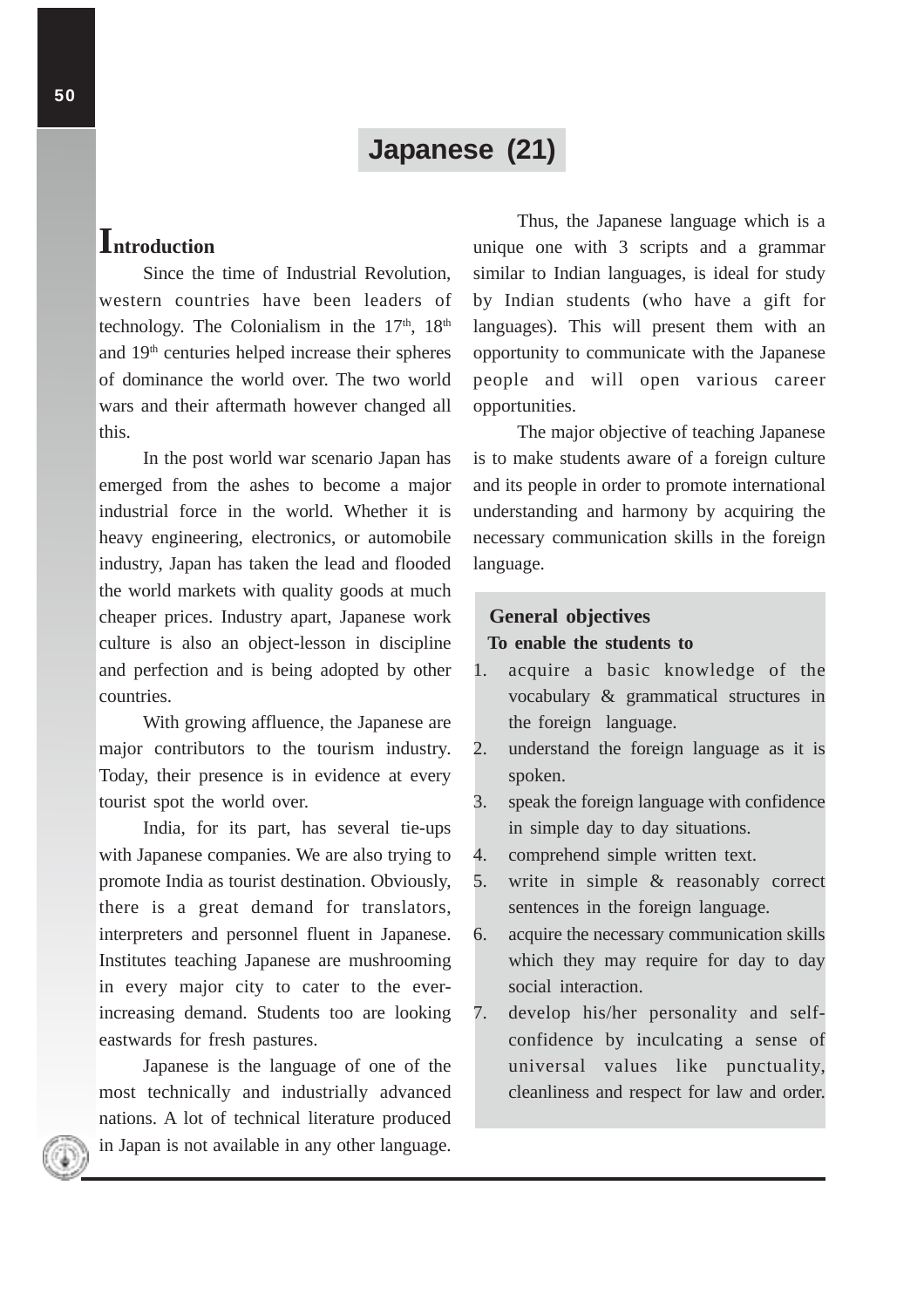## **Specific Objectives**

## **To enable the students to**

- 1. distinguish sounds of the foreign language.
- 2. listen for global understanding so as to be able to identify main points.
- 3. take dictation in a foreign language
- 4. understand conversation in simple, familiar day to day situations.
- 5. listen to and understand a telephonic conversation.
- 6. Understand the nuances conveyed through stress and intonation.

## **Speaking Skills**

### **To enable the students to**

- 1. pronounce words correctly in the foreign language.
- 2. make meaningful use of words, phrases and sentences in correct.
- 3. produce simple statements questions, commands and requests.
- 4. express his/her ideas coherently and logically in simple sentences.
- 5. orally answer questions set on simple texts.
- 6. narrate personal experiences incidents and stories in brief.
- 7. describe a situation or to describe picture.
- 8. converse appropriately in formal and informal contexts.
- 9. sing songs in the foreign language.

### **Reading Skills**

#### **To enable the students to**

- 1. read aloud, with correct pronunciation, stress and intonation.
- 2. read aloud, at an appropriate pace and pauses, showing awareness of punctuation.
- 3. read aloud, seen short texts, poems with appropriate rhythm.
- 4. read silently with reasonable speed depending on the text.
- 5. read texts silently for overall understanding (skimming) and for finding specific information.
- 6. deduce the meaning of words, phrases with the help of context.
- 7. read notices, advertisements, news headlines and road signs, etc.
- 8. learn to club or group sentences into appropriate sense groups/ grammatical groups.
- 9. learn to use a dictionary and reference material.
- 10. read for pleasure and knowledge.

### **Writing Skills**

### **To enable the students to**

- 1. write in three scripts
- 2. write answers to questions based on the text or reading material as well as personal response questions.
- 3. frame statements, questions, commands and requests for their appropriate use in different contexts.
- 4. develop paragraph on a given subject taking into coherence, logical sequence and connective devices.
- 5. write informal letters with the help of given points.
- 6. develop story with the help of given outline/points.
- 7. write essays, compositions with the help of guidelines.
- 8. describe a situation and events with the help of given guidelines.
- 9. write short conversation with the help of given guidelines.
- 10. Answer questions based on charts timetables, maps, etc.
- 11. Fill up registration / application foreign language.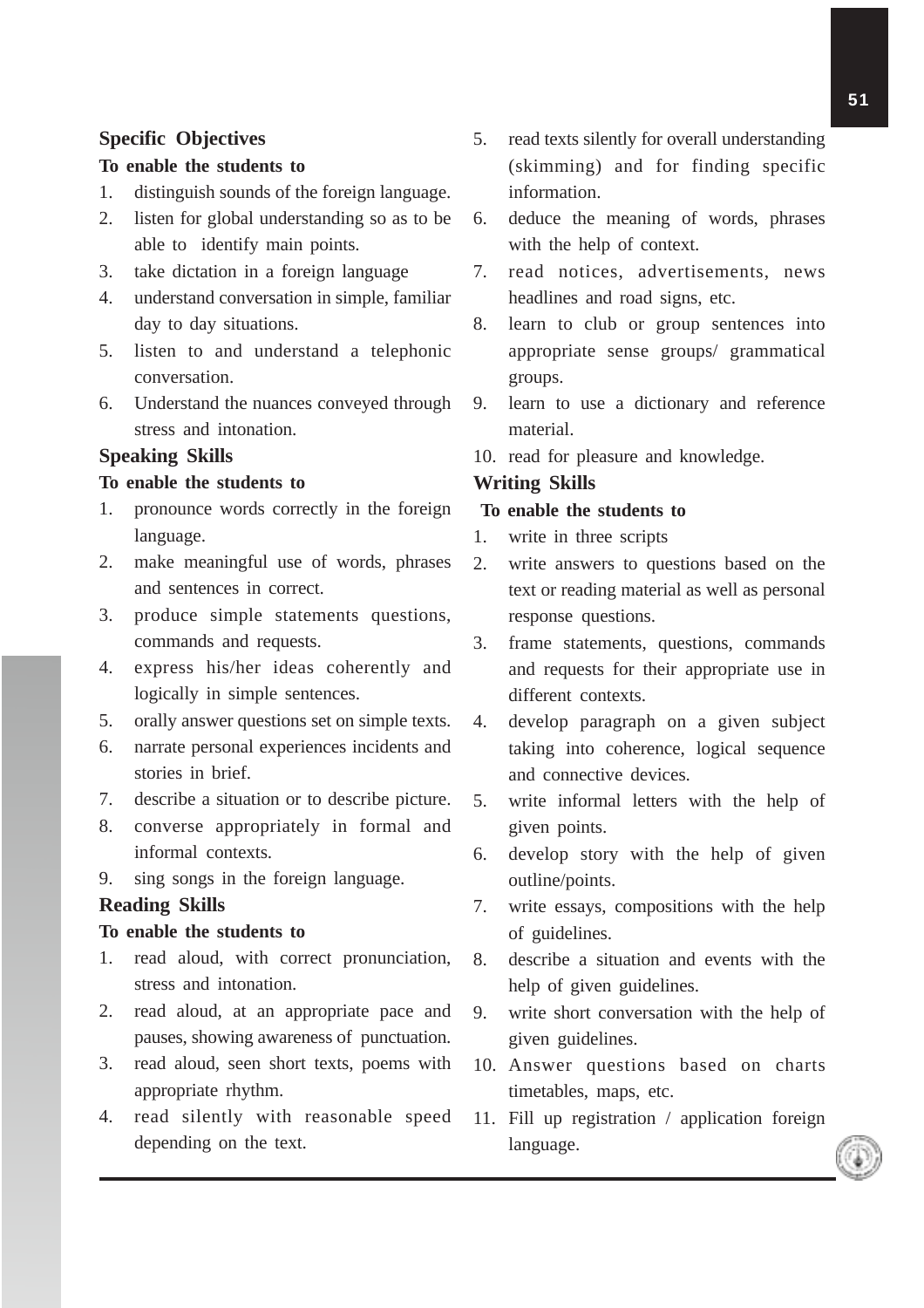# **Std. XI**

# **Std. XII**

| 1.   | <b>Script</b>      | : HIRAGANA,<br>KATANAKA, KANJI                                          | 1.                                                                                                                                                                                                                                                                                                                                    | <b>Script</b>                   |  | : Chinese characters 40                                        |
|------|--------------------|-------------------------------------------------------------------------|---------------------------------------------------------------------------------------------------------------------------------------------------------------------------------------------------------------------------------------------------------------------------------------------------------------------------------------|---------------------------------|--|----------------------------------------------------------------|
|      |                    | (Chinese characters)<br>approx $60$ )                                   | 2.                                                                                                                                                                                                                                                                                                                                    | 1(a) Vocabulary<br><b>Verbs</b> |  | $: 200$ words<br>: te form ta form, tai                        |
| 1(a) | <b>Vocabulary</b>  | : 400 words                                                             |                                                                                                                                                                                                                                                                                                                                       |                                 |  | form, negative form                                            |
| 2.   | <b>Particles</b>   | : wa, no, ka, mo, ga, To,<br>Kara, ya – made ni, e,<br>o Nado, de, etc. |                                                                                                                                                                                                                                                                                                                                       |                                 |  | tari form, Nagara form<br>transitive and<br>intransitive form. |
| 3.   | <b>Adjectives</b>  | : 'I' and 'na' adjectives,<br>negative and past tense                   | 3.                                                                                                                                                                                                                                                                                                                                    | <b>Particles</b>                |  | : Particles ni, de and to<br>(advance usages)                  |
| 4.   | <b>Verbs</b>       | : present and past tense,<br>negative form                              | 4.                                                                                                                                                                                                                                                                                                                                    | <b>Sentences</b>                |  | : advance usages of verb<br>forms in sentences.                |
| 5.   | <b>Sentences</b>   | : Simple and Compound                                                   | 5.                                                                                                                                                                                                                                                                                                                                    | <b>Adverbs</b>                  |  | : taihen, shikashi,                                            |
| 6.   | <b>Counting</b>    | : Units for counting<br>objects of different<br>types systems           |                                                                                                                                                                                                                                                                                                                                       |                                 |  | jeredomo, hontoni,<br>soshite, sorekara,<br>dakara, zutsu      |
| 7.   |                    | <b>Demonstrative :</b> 'ko', 'so', 'a', 'do',                           | 6.                                                                                                                                                                                                                                                                                                                                    | <b>Composition</b>              |  | : short passage<br>and                                         |
|      | <b>Expressions</b> | dare donna etc                                                          |                                                                                                                                                                                                                                                                                                                                       |                                 |  | essay, short stories                                           |
| 8.   | Honoriflic         | : 'o', 'go', 'san', 'kata'                                              | 7.                                                                                                                                                                                                                                                                                                                                    | <b>Listening</b>                |  | tapes of lessons                                               |
|      | <b>Expressions</b> |                                                                         |                                                                                                                                                                                                                                                                                                                                       | <b>Recommended text book:</b>   |  |                                                                |
| 9.   | <b>Adverbs</b>     | : mo, mada, goro, gurai,                                                |                                                                                                                                                                                                                                                                                                                                       |                                 |  | NIHONGO SHOHO-I                                                |
| 10.  | <b>Composition</b> | : short passages and                                                    |                                                                                                                                                                                                                                                                                                                                       |                                 |  | (The Japan foundation prescribed text                          |
| 11.  | <b>Listening</b>   | essay.<br>tapes of lessons                                              | copyright- JALTAP, PUNE)<br><b>Oral Skills</b>                                                                                                                                                                                                                                                                                        |                                 |  |                                                                |
|      |                    |                                                                         | Listening activities : develop the sub-skills of                                                                                                                                                                                                                                                                                      |                                 |  |                                                                |
|      |                    |                                                                         | listening, provide practice in ear-training.<br>Loud-reading : following the features of loud<br>reading, provide practice in loud-reading.<br>Speaking : creating confidence in speaking.<br>Using narration and description.<br>Conversation: ability to converse confidently<br>and effectively, provide practice in conversation. |                                 |  |                                                                |
|      |                    |                                                                         |                                                                                                                                                                                                                                                                                                                                       |                                 |  |                                                                |
|      |                    |                                                                         |                                                                                                                                                                                                                                                                                                                                       |                                 |  |                                                                |
|      |                    |                                                                         |                                                                                                                                                                                                                                                                                                                                       |                                 |  |                                                                |
|      |                    |                                                                         |                                                                                                                                                                                                                                                                                                                                       |                                 |  |                                                                |
|      |                    |                                                                         |                                                                                                                                                                                                                                                                                                                                       |                                 |  |                                                                |
|      |                    |                                                                         |                                                                                                                                                                                                                                                                                                                                       |                                 |  |                                                                |
|      |                    |                                                                         |                                                                                                                                                                                                                                                                                                                                       | administered.                   |  | Formal testing in oral skills will be                          |
|      |                    |                                                                         |                                                                                                                                                                                                                                                                                                                                       |                                 |  |                                                                |

⊙

空空空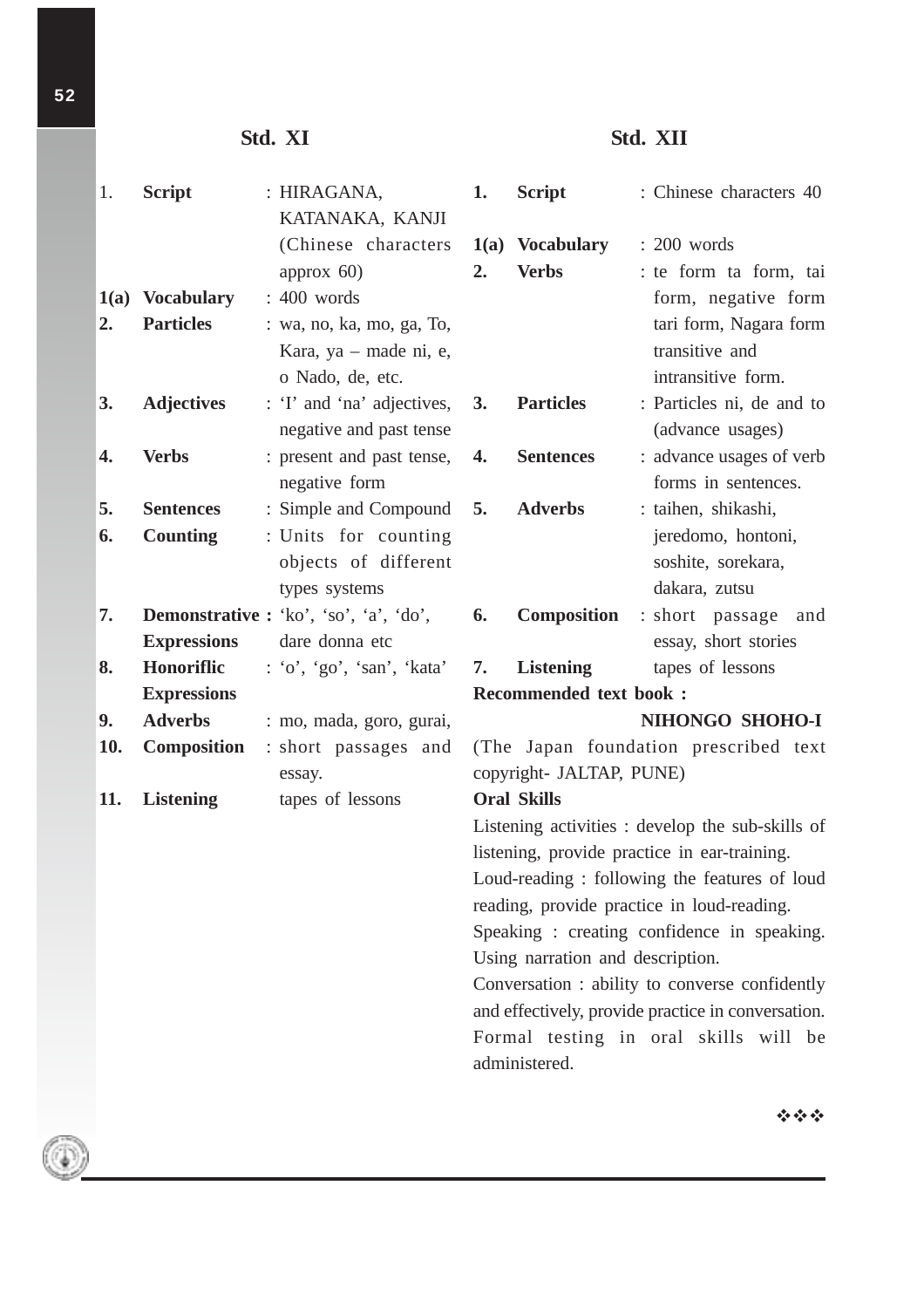## **Unit 1**

General information about Japan Language Japanese scripts HIRAGANA and KATAKANA Vocabulary 100 words. Self introduction in Japanese. Basic greetings and classroomexpressions. Particles – WA, NO, KA, MO Indicators – KORE, SORE, AARE, AND KONO, SONO, AANO Basic sentence patterns A wa B desu / desuka/ dewa arimasen A wa B desu. C mo B desu A wa B no C desu. **Unit 2** Basic conversation. Additional vocabulary Revision of sentence pattern and indicators A wa B desu / desuka / dewa arimasen A wa B desu. C mo B desu A wa B no C desu. **Unit 3** Introduction to new Japanese script KANJI New Particles NI, GA, TO VA, NADO, KA Introduction of new sentence pattern A ni B ga arimasen A ni B to C nado ga arimasen A ni B ya C nado ga arimasen Additional Kanju and vocabulary **Unit 4** Introduction to place indicators, Koko, Soko, Asoko and direction Markers. Introduction of new sentence pattern. A ni B imasu (for living things) A ni B ga imasu Joining of two sentences with the conjunction 'DE' Additional Kanji and vocabulary

## **Unit 5**

Introduction to Japanese counting system and various counters for different types of objects Introduction of new sentence pattern -shilka arimasen (for non living things)/ imasen (for living things) Introduction and use of 'I' adjectives Additional Kanji and vocabulary **Unit 6** Introduction of Japanese currency & usages in regular life Revision of Usages of various 'I' adjectives & introduction of 'na' adjectives. Joining of two adjectives in a sentence. **Unit 7** Introduction to Years/ Months/ Dates in Japanese and their counting system. Introduction to four seasons in Japan Use of new particle 'HE' (direction indicator) and 'KARA MADE' Additional Kanji, vocabulary and verbs in different groups. **Unit 8** Introduction of "Days of the week" Revision of previous patterns Additional Kanji, vocabulary, adjectives and verbs in different groups **Unit 9** Introduction Japanese time counting system Japanese terms for hr/min/sec/am/pm New use of 'DE' particle and introduction of 'MOU' and 'MADA' Use of words "GORO" and "GURAI" Additional Kanji, vocabulary, adjectives and verbs in different groups **Unit 10** Introduction of different forms of adjectives Present/ Past/ Future/ Affirmative/ Negative forms of Adjectives Geographical introduction of Japan (main island